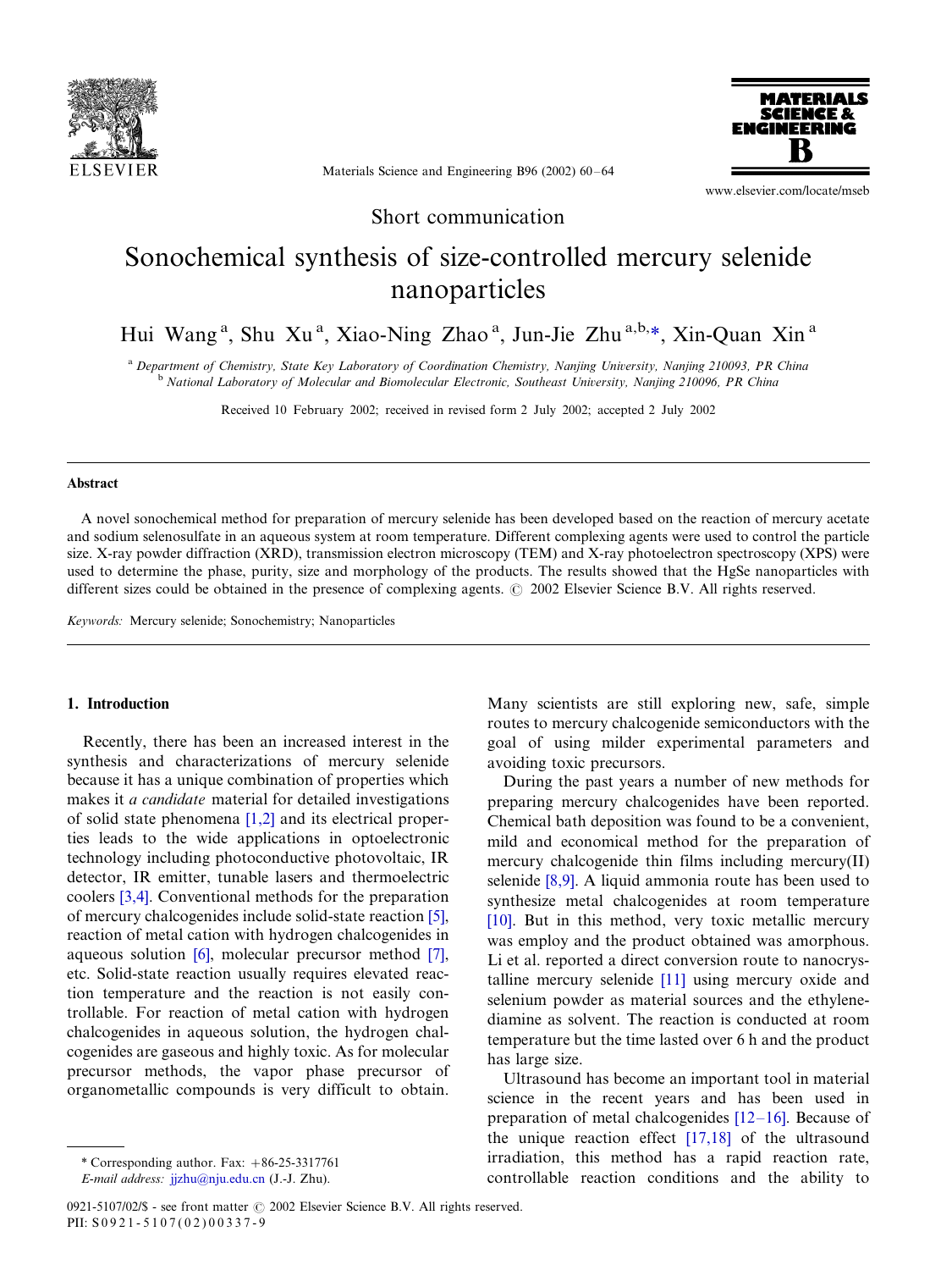| relation between complexing agents and particle sizes |                                             |                                                       |                                  |
|-------------------------------------------------------|---------------------------------------------|-------------------------------------------------------|----------------------------------|
|                                                       | Sample No. Complexing agent                 | Average size estimated by Debye-Scherrer formula (nm) | Size observed in TEM images (nm) |
| a                                                     | No.                                         | >100                                                  | >100                             |
| $\mathbf b$                                           | Ethylenediamine $(0.5 \text{ mol } 1^{-1})$ | 30                                                    | $30 - 40$                        |
| $\mathbf{c}$                                          | Ammonia $(0.5 \text{ mol } 1^{-1})$         | 20                                                    | $18 - 25$                        |
| d                                                     | TEA $(0.200 \text{ mol } 1^{-1})$           | 10                                                    | $7 - 9$                          |
| e                                                     | TEA $(0.133 \text{ mol } 1^{-1})$           |                                                       | $10 - 12$                        |
|                                                       | TEA $(0.067 \text{ mol } 1^{-1})$           |                                                       | $12 - 15$                        |

<span id="page-1-0"></span>Table 1 Relation between complexing agents and particle sizes

The total volume of the solution is 100 ml.

form nanoparticles with uniform shapes, narrow size distributions and high purity.

In this paper, we report a sonochemical method for the preparation of mercury(II) selenide nanoparticles based on the reaction between mercury acetate and sodium selenosulfate in an aqueous system. The products obtained are well-dispersed and the nanoparticles are of small sizes. We found that different complexing agents and different concentrations can be used to control the particle size.

#### 2. Experimental

All the reagents used were of analytical purity. In a typical procedure, an aqueous solution of  $HgCH_3COO$ , in the presence of complexing agents was mixed with  $0.2$  M Na<sub>2</sub>SeSO<sub>3</sub> solution in a 150 ml round-bottom flask to give a final concentration of 20 mM  $HgCH_3COO_2$  and 20 mM  $Na_2SeSO_3$  and the total volume of the solution was 100 ml.  $0.2$  M Na<sub>2</sub>SeSO<sub>3</sub> solution was prepared by stirring 0.2 M Se and 0.5 M  $Na<sub>2</sub>SO<sub>3</sub>$  at ca. 70 °C for 24 h [\[19\]](#page-4-0). Then the solutions were irradiated with a high-intensity ultrasonic horn (Xinzhi Co., China, Ti-born, 20 kHz, 60 W cm $^{-2}$ ) under ambient air for 30 min and black precipitates were



Fig. 1. XRD patterns of HgSe nanoparticles using different complexing agents: (a) without any complexing agent; (b) en; (c)  $NH<sub>3</sub>$ ; (d) TEA  $(0.2 \text{ mol } 1^{-1})$ .

obtained. After cooling to room temperature, the precipitates were centrifuged, washed by distilled water and acetone in sequence, and dried in air. The complexing agents used were triethanolamine (TEA), ammonia solution and ethylenediamine (en), respectively. The preparation conditions and results are listed in Table 1. The products were characterized by X-ray powder diffraction (XRD), transmission electron microscopy (TEM) and X-ray photoelectron spectroscopy (XPS).

The powder XRD patterns were recorded on Shimadzu XD-3A X-ray diffractometer (Cu  $K\alpha$  radiation,  $\lambda = 0.15418$  nm). Transmission electron micrographs (TEM) examinations were carried out on a JEOL JEM-200CX transmission electron microscope, using an accelerating voltage of 200 kV. XPS measurements were carried out by employing ESCALAB MK II X-ray photoelectron spectrometer, using non-monochromatized Mg  $K\alpha$  X-ray as the excitation source.

# 3. Results and discussion

#### 3.1. Results of characterizations

The peaks in the XRD patterns (Figs. 1 and 2) are corresponding to (111), (200), (220), (311) and (222),



Fig. 2. XRD patterns of HgSe nanoparticles prepared in the presence of different concentration of TEA: (d) 3 g TEA; (e) 2 g TEA; (f) 1 g TEA.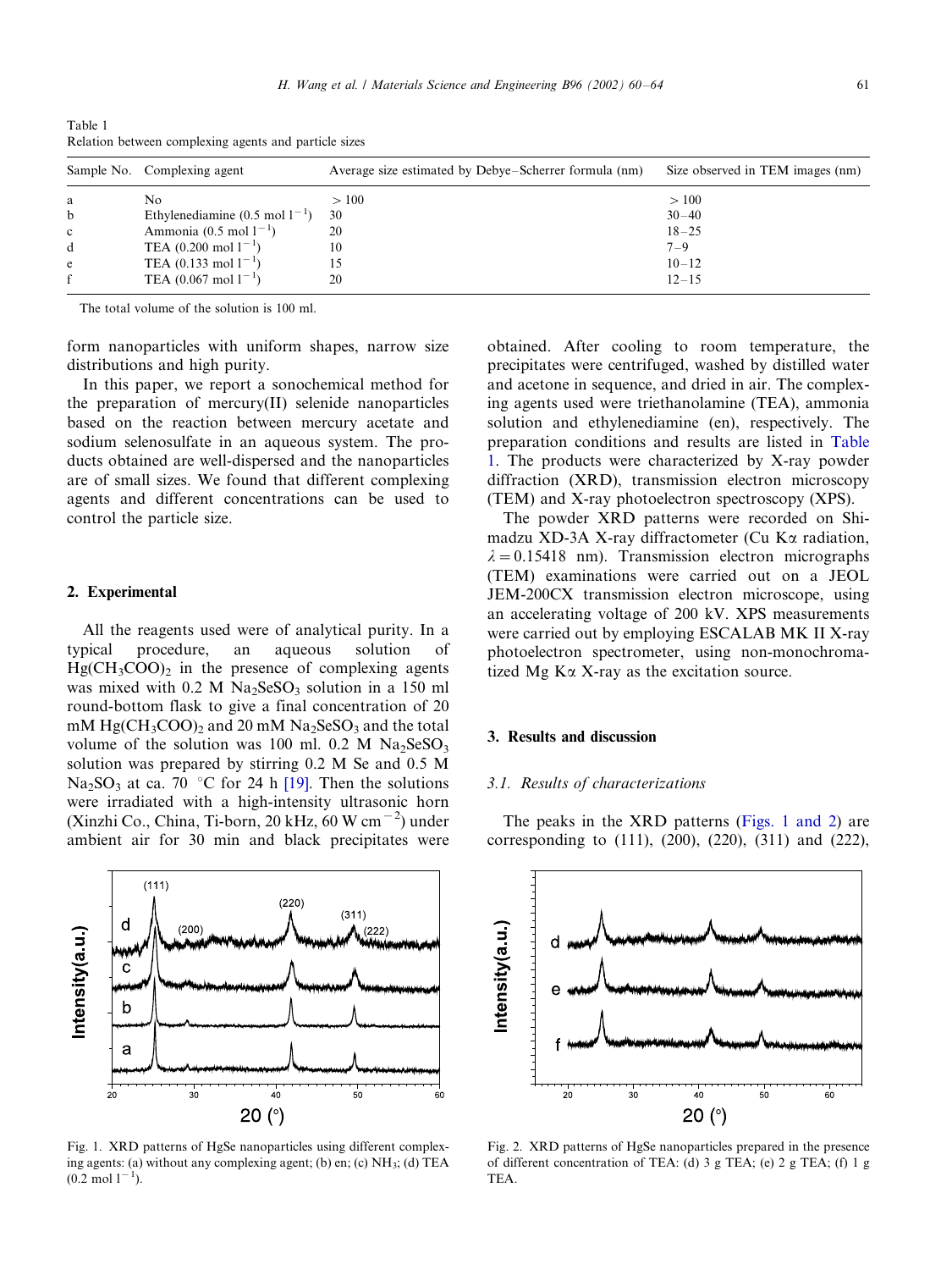

Fig. 3. TEM images of HgSe nanoparticles prepared in the presence of different complexing agents: (a) ethlenediamine; (b) NH<sub>3</sub>; (c) TEA  $(0.200 \text{ mol } 1^{-1})$ ; (d) TEA  $(0.133 \text{ mol } 1^{-1})$ .

which matches literature pattern for cubic HgSe (JCPDS, No. 15-456). The average sizes of the particles are estimated by Debye–Scherrer formula from the XRD patterns. The as-prepared particles obtained by using different complexing agents are of different average sizes [\(Fig. 1](#page-1-0)). [Fig. 2](#page-1-0) shows the patterns of the HgSe particles prepared in the presence of different concentrations of TEA. TEA as a complexing agent can effectively control the HgSe particle sizes than more other complexing agents such as en and ammonia. Experiments indicate that high TEA concentrations lead to small particles. The results are shown in [Table 1](#page-1-0).

The TEM images (Fig. 3a-d) show the sizes and morphologies of the products. The well-dispersed particles exhibit spherical shape. The average sizes of the products are in good agreement with those estimated by Debye-Scherrer formula from the XRD patterns. The results are shown in [Table 1](#page-1-0).

The wide XPS spectrum of sample d is shown in [Fig.](#page-3-0) [4a](#page-3-0). No peaks of any impurity are observed, indicating the high purity of the product. [Fig. 4](#page-3-0)b and c show the high-resolution XPS spectra of Hg(4f) and Se(3d), respectively. The two strong peaks for the Hg region observed at 100.2 and 104.3 eV are assigned to the Hg(4f) binding energy. The peak measured in the Se energy region detected at 54.1 eV is attributed to the Se(3d) transitions. The ratio of Hg and Se is calculated to be 1.1:1.

#### 3.2. Discussions

The effects of high-intensity of ultrasound result from acoustic cavitation: the formation, growth and implosive collapse of bubbles in liquids which generates transient temperatures of  $\sim$  5000 K, pressures of  $\sim$ 1800 atm and cooling rates of  $10^{10}$  K S<sup>-1</sup>. The extreme conditions of sonification are favorable for many reactions in liquid and liquid-solid mixture [\[20\]](#page-4-0). During sonochemical processes, H<sup>\*</sup> and OH<sup>\*</sup> radicals are formed [\[21\].](#page-4-0) The mechanism of the sonochemical formation of HgSe nanoparticles is probably related to the radical species generated from water molecules by the absorption of the ultrasound energy. The probable reaction mechanism can be explained as follows:

$$
H_2O \to H^* + OH^* \tag{1}
$$

$$
2H^{\bullet} + SeSO_3^{2-} \rightarrow Se^{2-} + H_2SO_3 \tag{2}
$$

Hg(TEA or NH<sub>3</sub> or en)<sup>2+</sup> + Se<sup>2-</sup>

$$
\rightarrow HgSe + n(TEA \text{ or } NH_3 \text{ or en})
$$
\n(3)  
\n
$$
nHgSe \rightarrow (HgSe)_n
$$
\n(4)

In this process, the in-situ generated  $H^*$  would react with  $\text{SeSO}_3^{2-}$  to form  $\text{Se}^{2-}$  ions that rapidly combine with Hg(TEA or NH<sub>3</sub> or en)<sup>2+</sup> ions to give HgSe nuclei. The release of  $Se^{2-}$  is a continuous process that makes these new-born nuclei grow gradually into lager particles. The complexing agents play an important role in the formation of HgSe nanoparticles. The different complexing agents and the concentration of complexing agent can affect the nucleation rate of HgSe, which leads to the formation of HgSe nanoparticles with different sizes.

### 4. Conclusions

In summary, a convenient sonochemical method has been successfully established to prepare mercury selenide nanoparticles and it is found that using different complexing agents or changing the concentration of the complexing agents can control the particle sizes. This method has been proven to be a convenient, mild and energy efficient route. We can also prepare other metal chalcogenide semiconductor nanoparticles by this route.

## Acknowledgements

This work is supported by the National Natural Science Foundation of China (No.50072006), the Jiangsu high novel Technology program of China (BG 2001039) and Anytical Foundation of Nanjing University.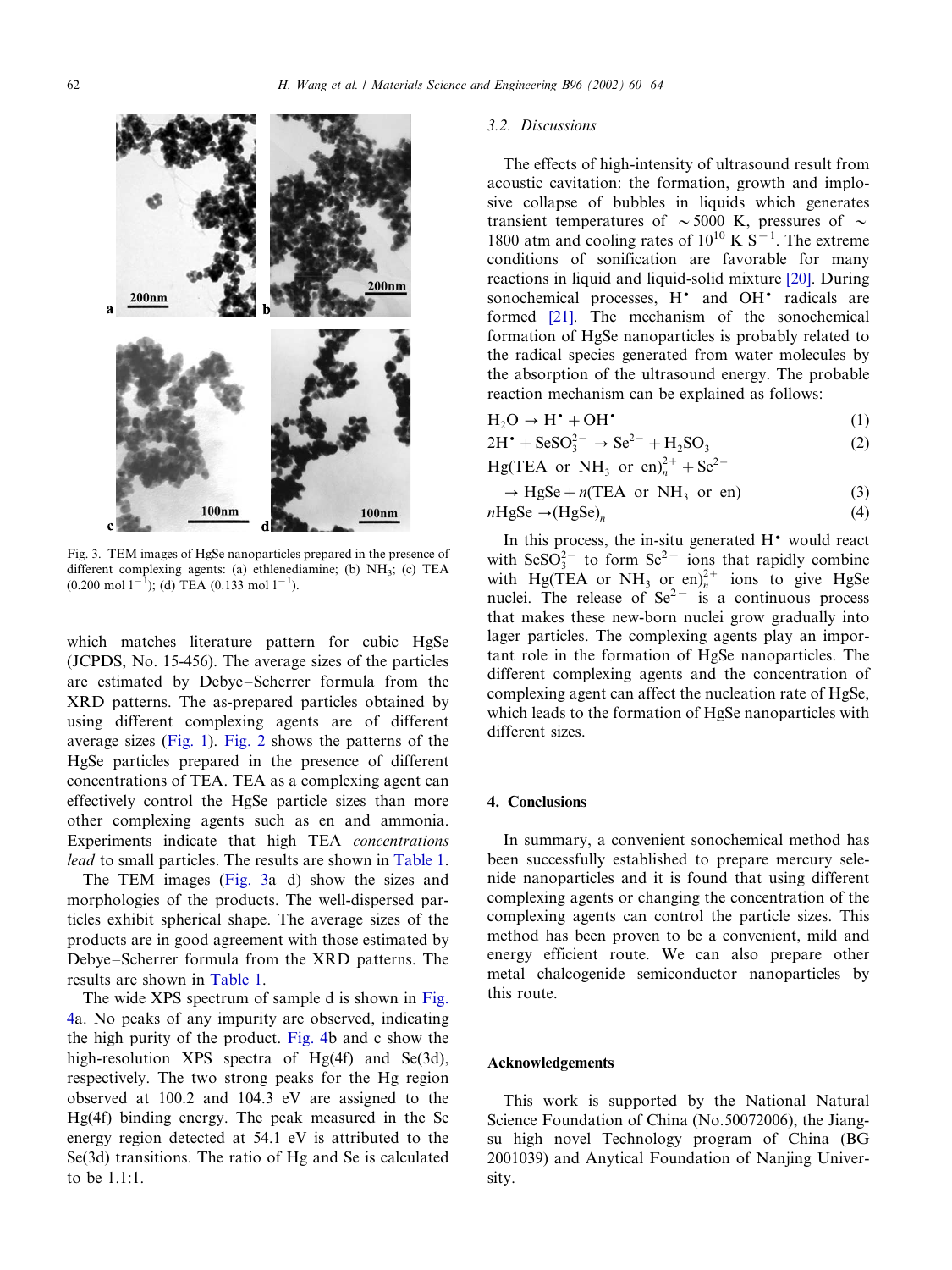<span id="page-3-0"></span>

Fig. 4. (a) Wide XPS picture of HgSe nanoparticles; high-resolution XPS picture; (b) Hg4f; (c) Se3d.

# References

- [1] P.P. Hankare, V.M. Bhuse, K.M. Garadkar, A.D. Jadhav, Mater. Chem. Phys. 71 (2001) 53-57.
- [2] J.G. Broerman, Phys. Rev. 183 (1969) 54.
- [3] R.K. Willardson, A.C. Beer, Semiconductors and Semimetals, vol. 16, Academic Press, New York, 1981.
- [4] K. Singh, S.S.D. Mishra, J. Ind. Chem. Soc. 76 (1999) 104.
- [5] T. Ohmiya, Y. Suge, Jpn. J. Appl. Phys. 9 (1970) 840.
- [6] I.K. Taimini, Anal. Chim. Acta 12 (1995) 519.